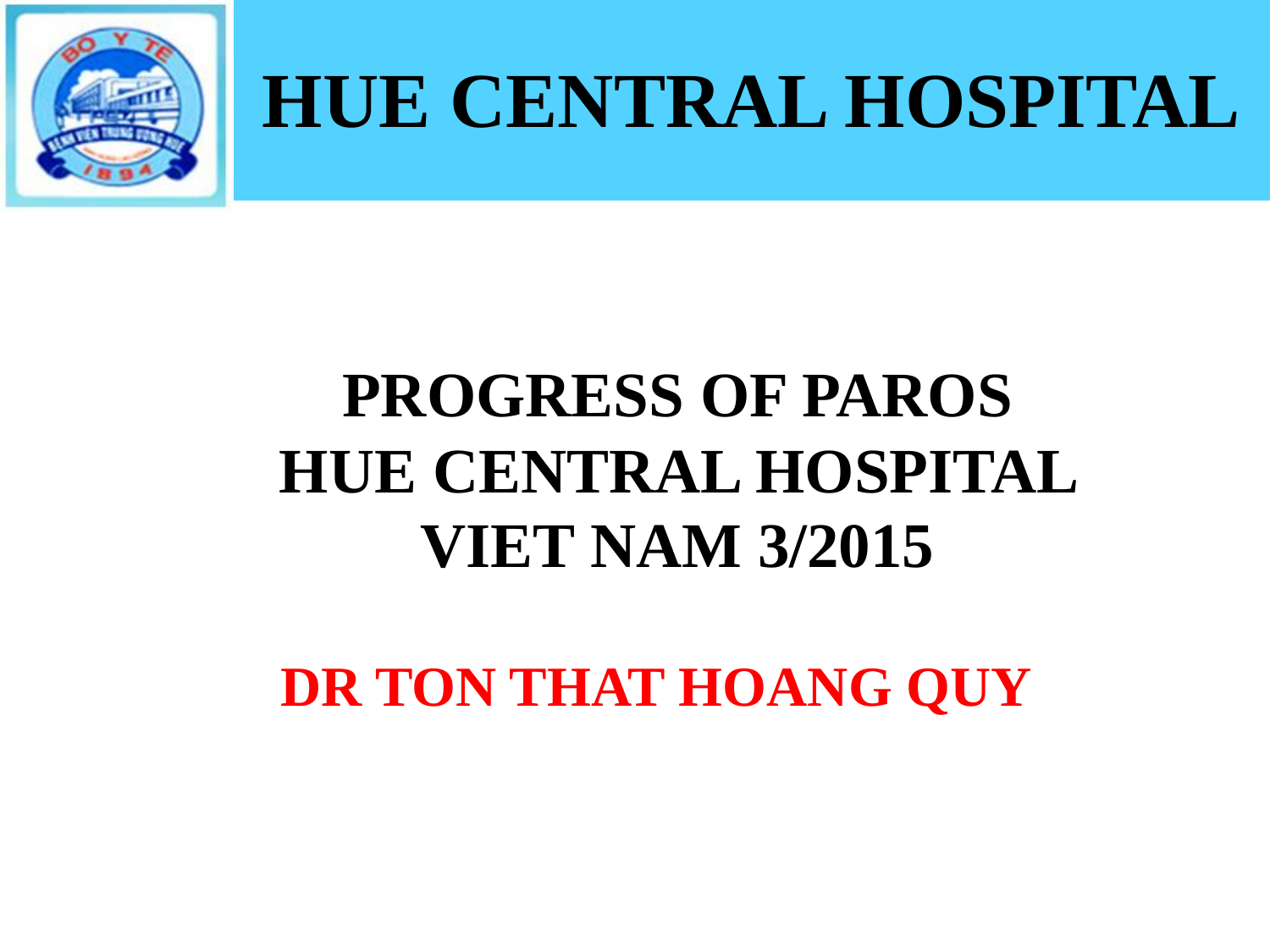

### **HUE CENTRAL HOSPITAL**

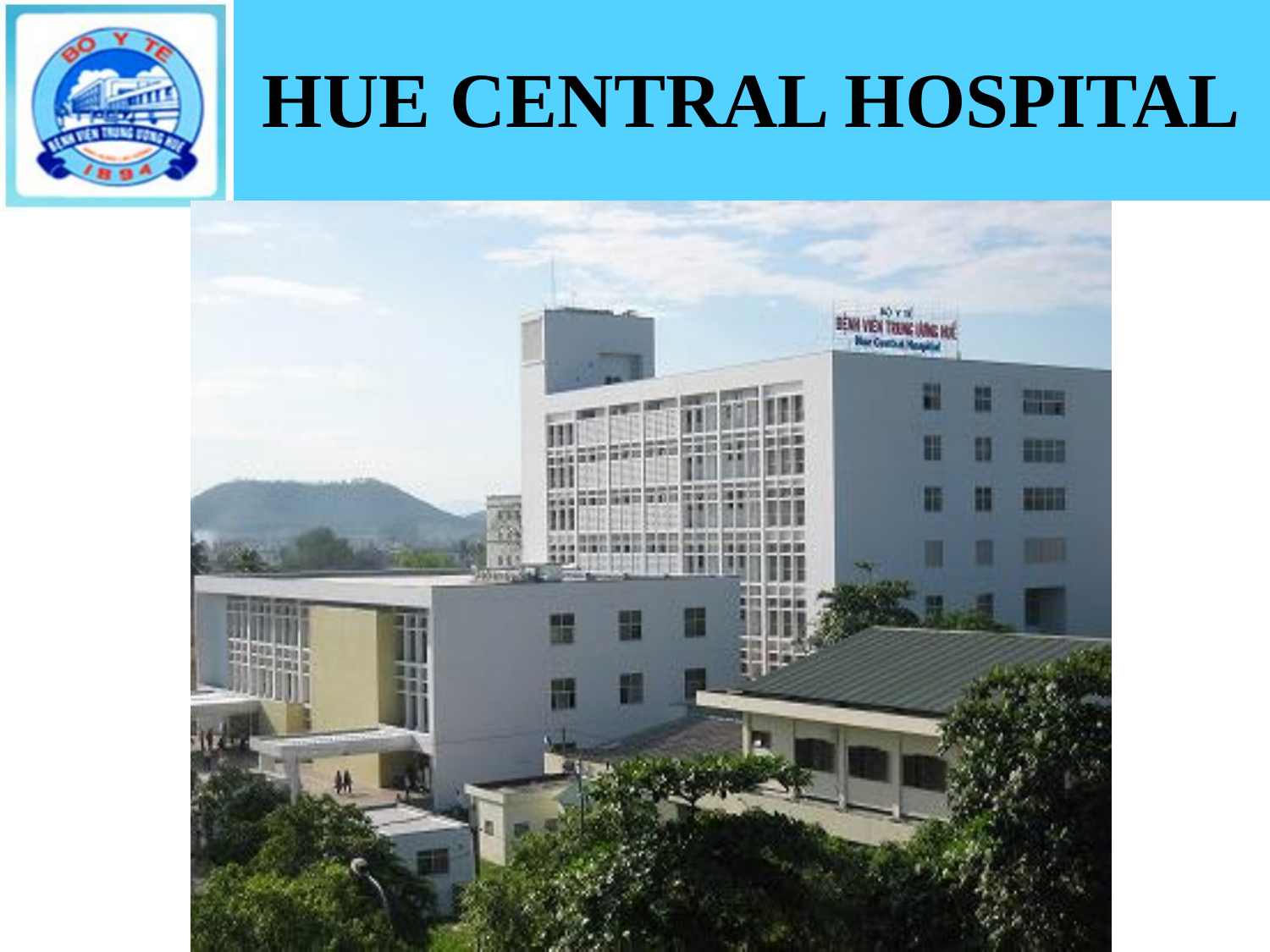

#### **HUE CENTRAL HOSPITAL**



#### **Visits/hospitalizations in 2012, 2013, 2014**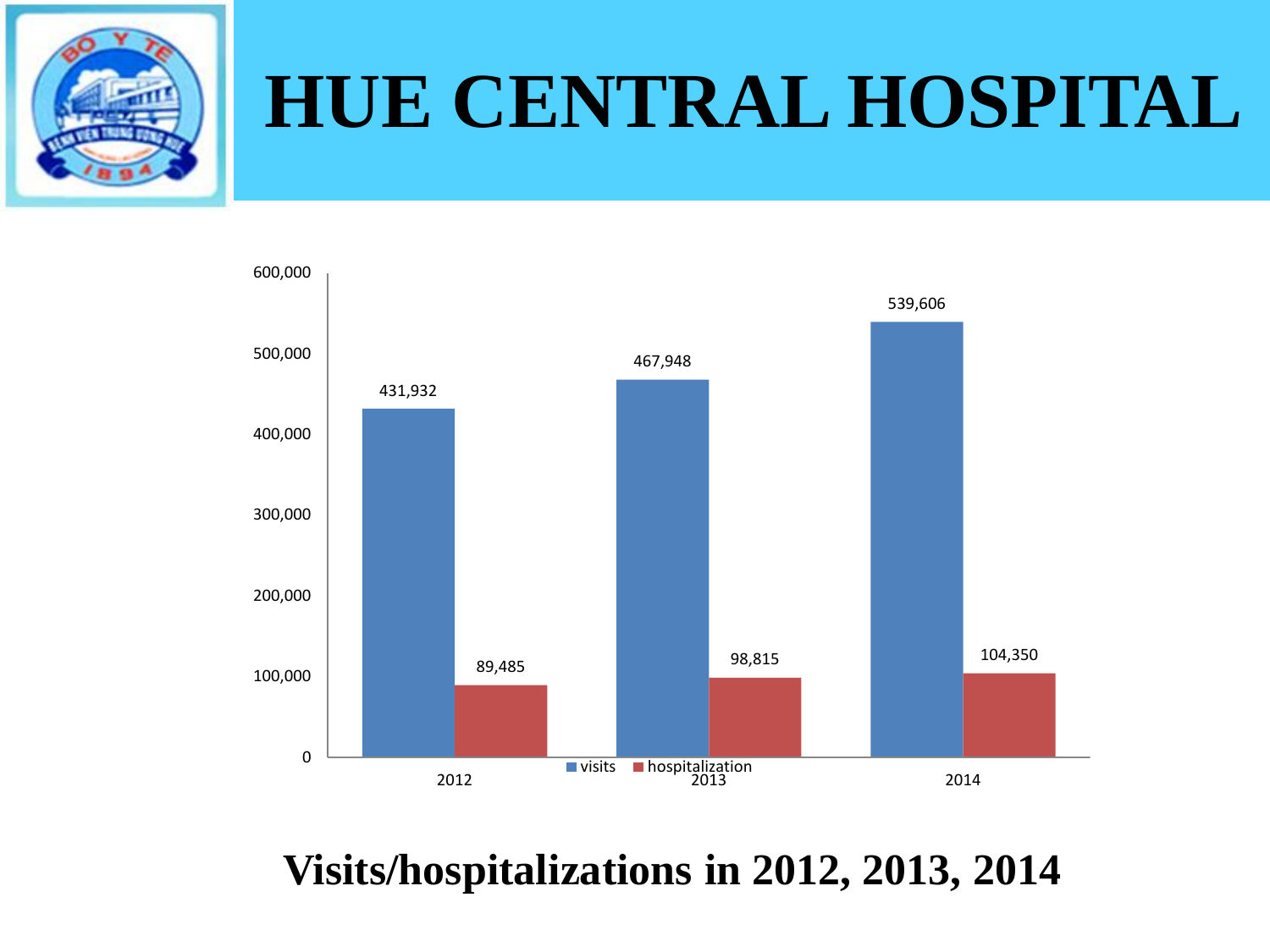

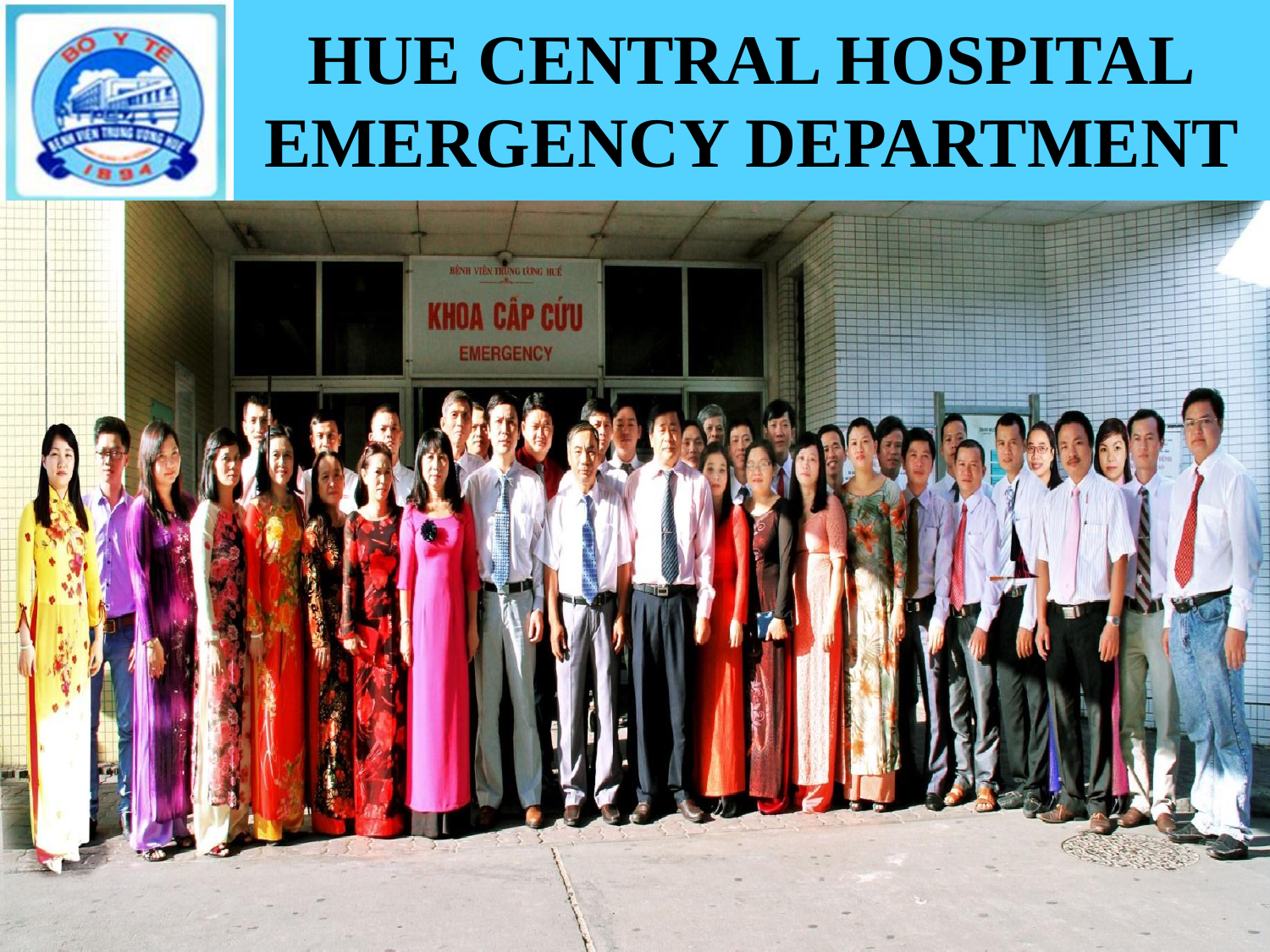



• **Patients in 2012, 2013, 2014.**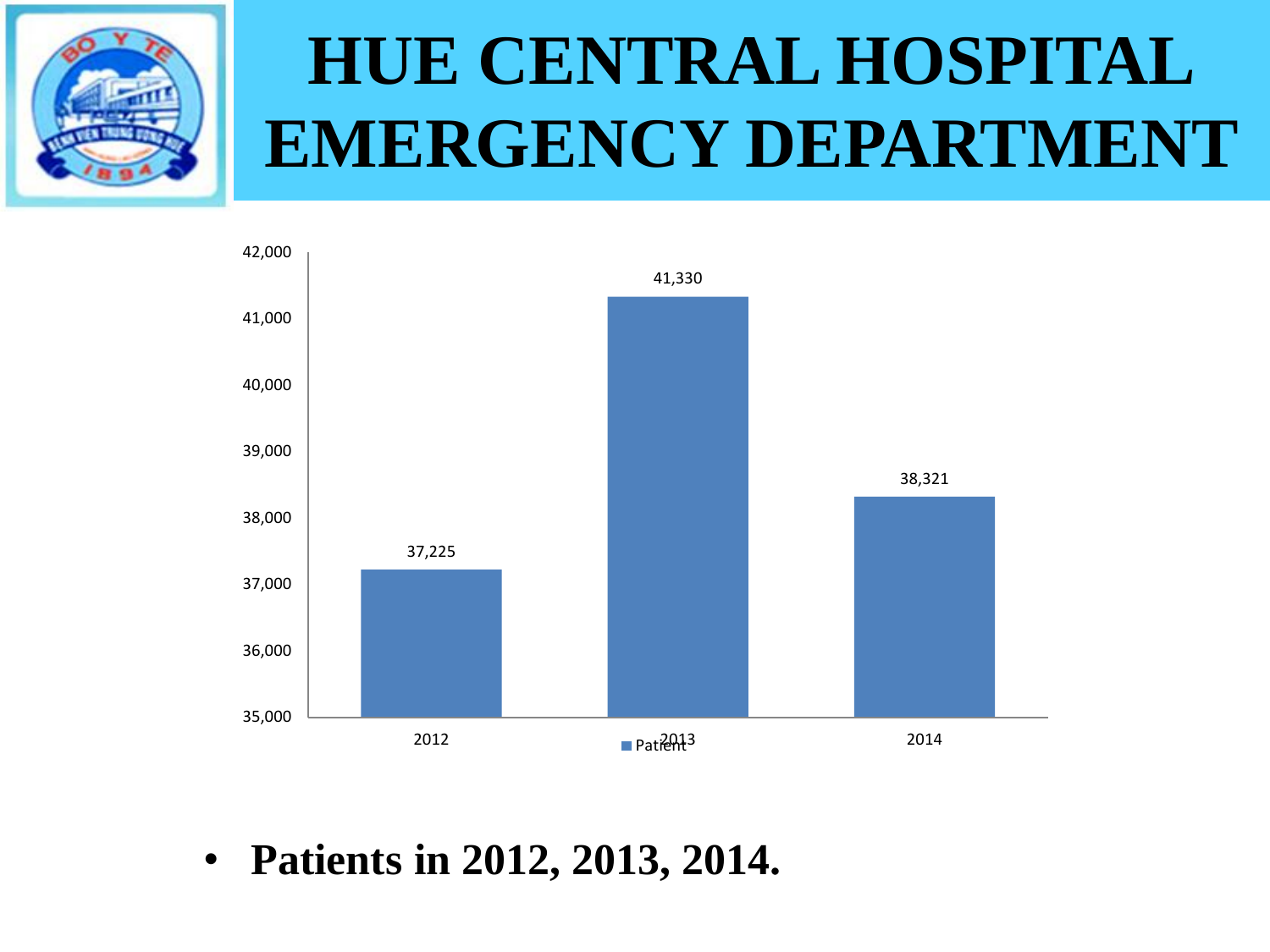

- **Mass casualty incident or disaster:**
- **2012: 1 traffic accident, 8 patients.**
- **2013: 1 traffic accident, 11 patients.**
- **2014:**

**+ 2 traffic accidents (17 patients + 4 patients).**

**+ 1 poisoning of poison gas: 5 patients.**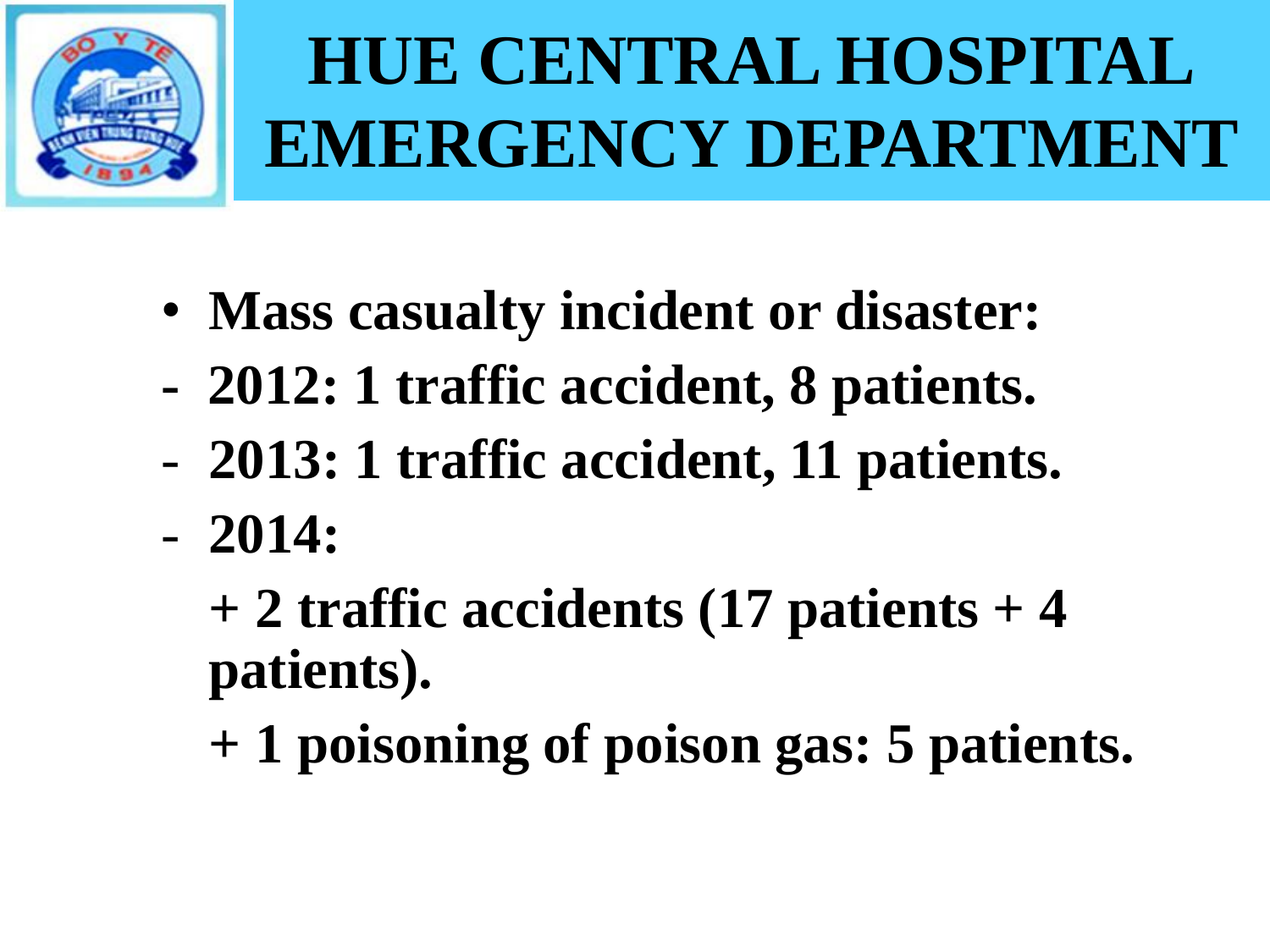

# **PAROS PROGRESS**

- **74 case in progress.**
- **Majority of Patient brought in by non-EMS: own/private transport.**
- **Minority by EMS: difficulty to define the time call received at dispatch center cause of no record.**
- **Estimated time of arrest: unknown.**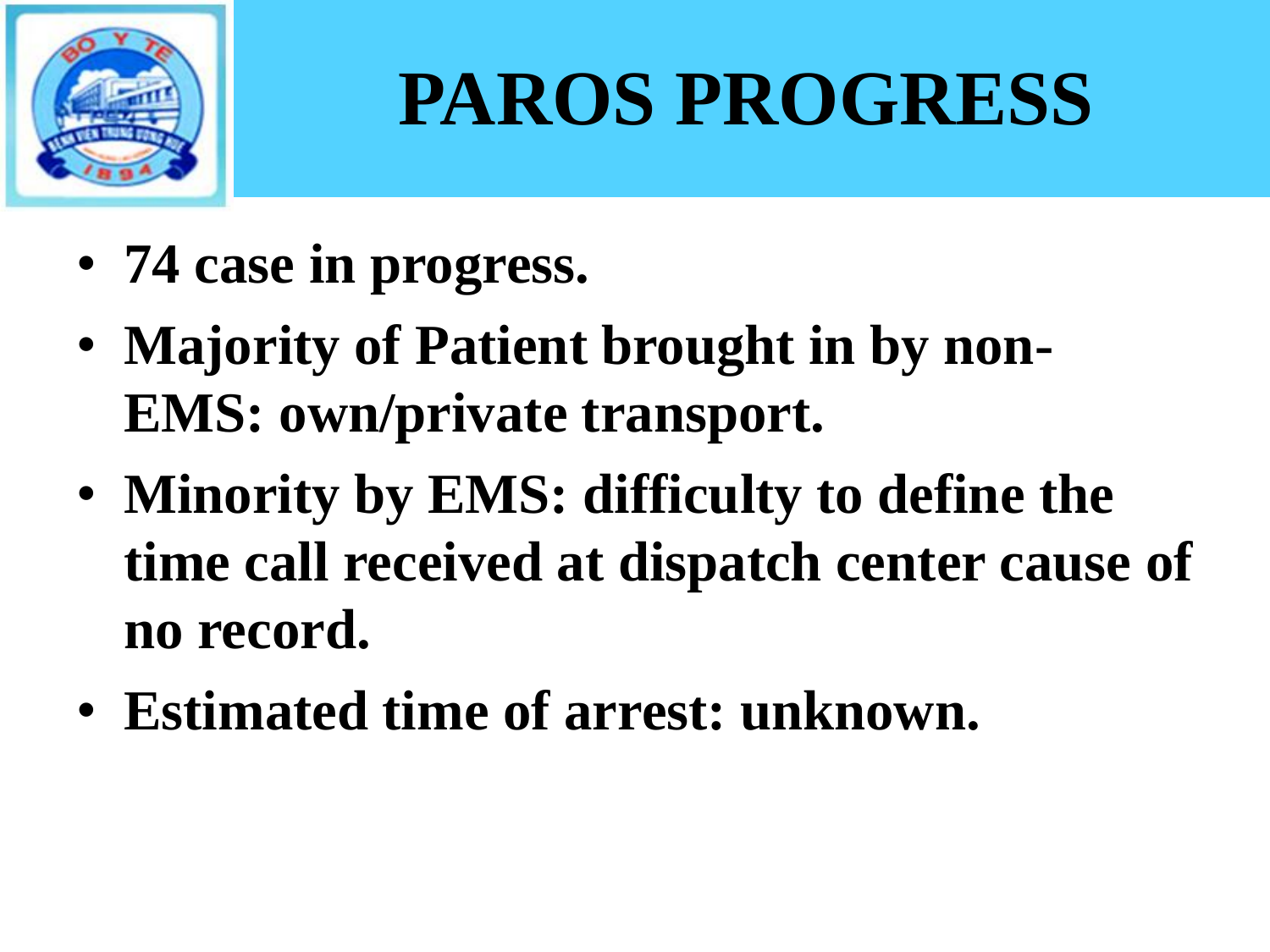

# **PAROS PROGRESS**

- **AED: non in public.**
- **Resuscitation attempted by EMS: CPR.**
- **First arrest rhythm: unknown (no record).**
- **Prehospital defibrillation: non.**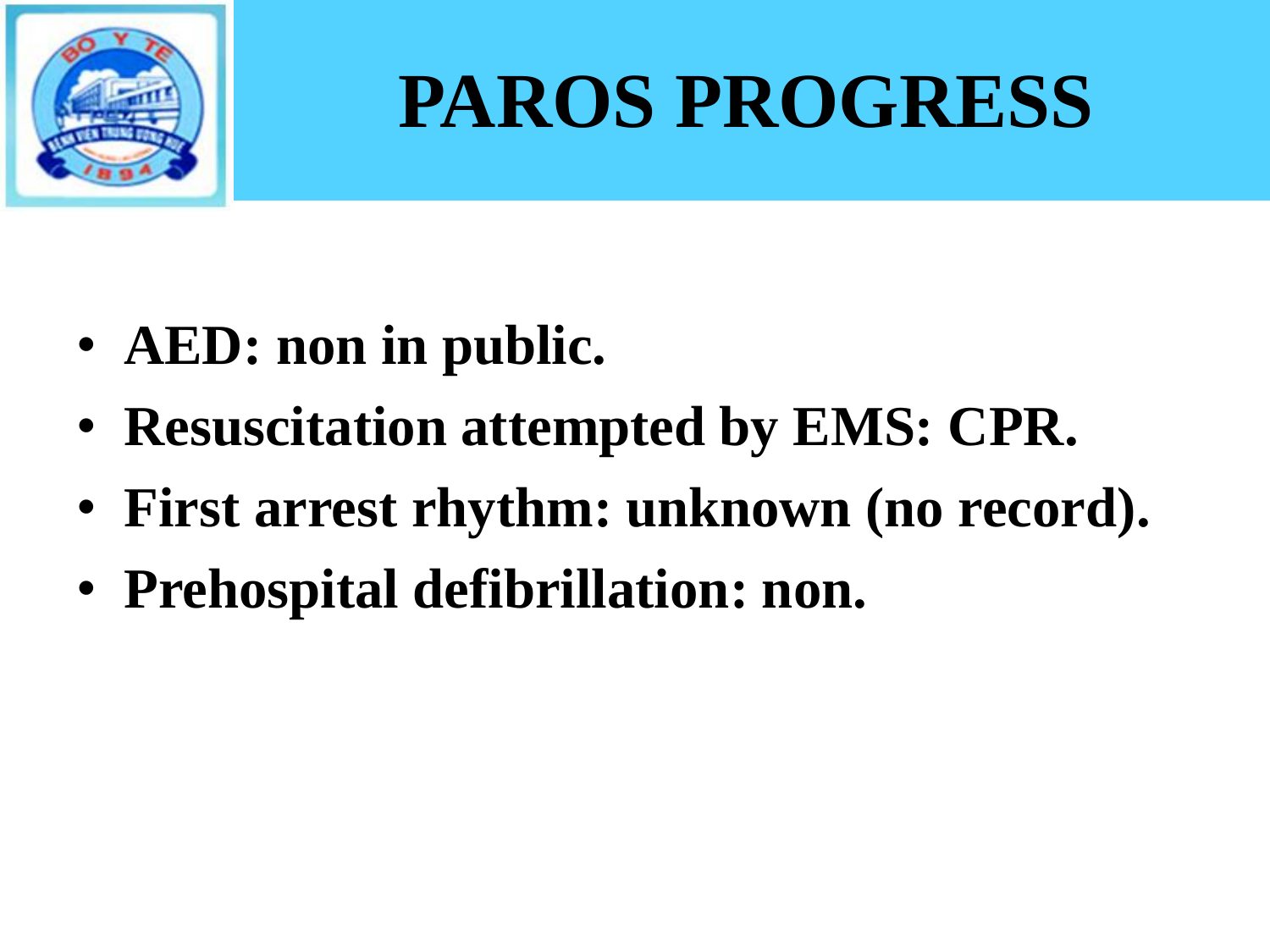

# **PAROS PROGRESS**

- **Mechanical CPR device: non in Hue city.**
- **Prehospital advanced airway: a few case by oral intubation endotrachea.**
- **Prehospital drug administration: saline, adrenalin.**
- **Rate of ROSC: very low.**